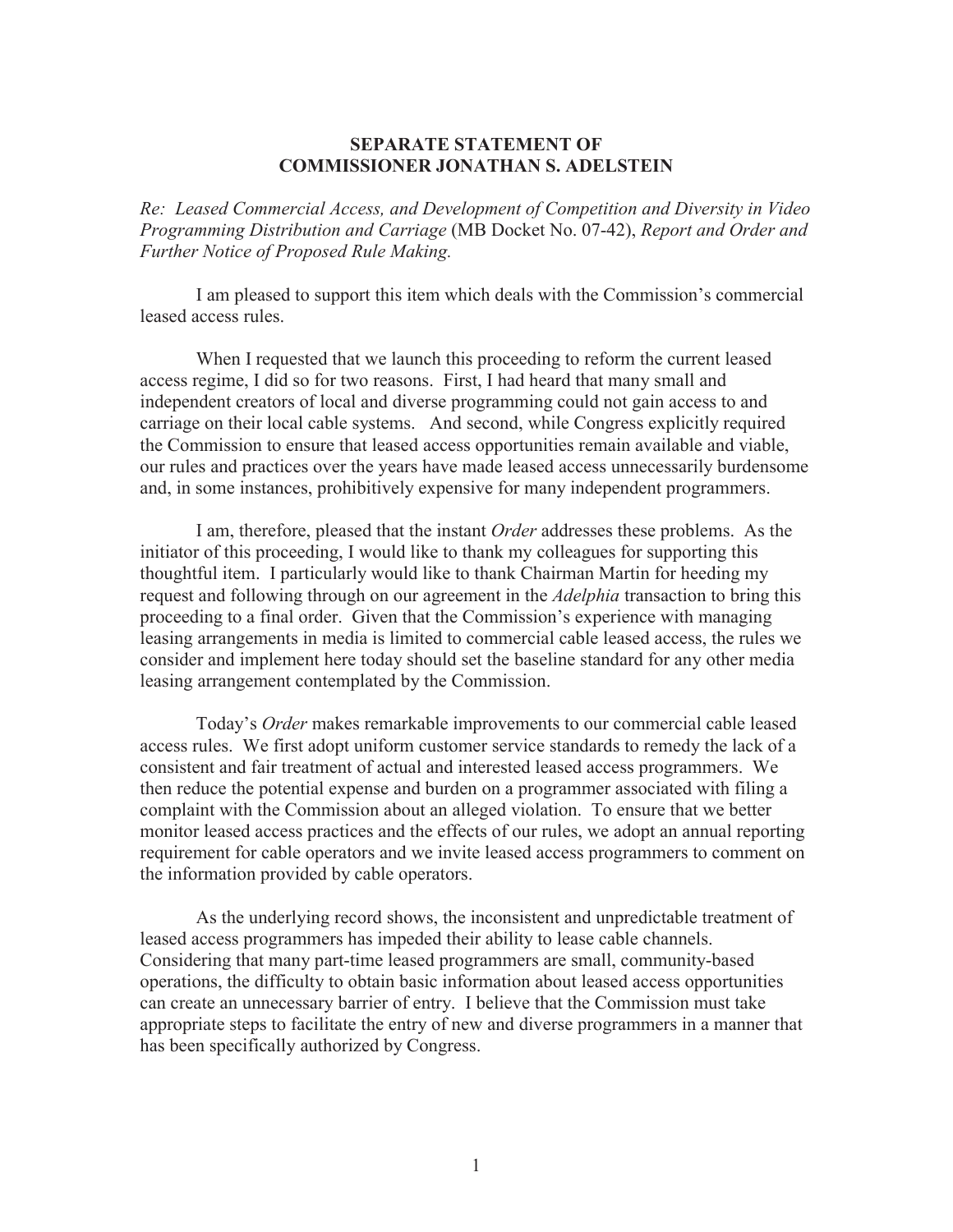Leased access programmers should be able to request and then obtain information about rates, terms and conditions in a timely manner. Today, we reaffirm that cable operators have an obligation to reasonably accommodate these requests. Accordingly, we conclude that within three business days of an initial inquiry, a cable operator must provide the prospective leased access programmer with information about, for example, the leased access process and procedures for that specific cable system, the availability of time and leased access channels, the attendant schedule and calculation of rates, and the acceptable methods of delivering leased access programming to the cable operator.

Providing this information to prospective leased programmers does not impose an undue burden on cable operators. In fact, I believe that the service standards we adopt today should simplify the entire leasing process, as all leased access inquires will be treated in a predictable and timely manner. The new and clear standards will set the expectations of prospective and current leased access programmers, and cable operators. Moreover, the information that programmers receive after their initial inquiry should empower them with sufficient information to determine whether commercial leasing is an opportunity worth pursuing.

In addition to new consumer service standards, I believe this *Order* improves the complaint process in certain important respects. As I said in the underlying Notice of Proposed Rule Making, "there will always be good faith disputes between cable operators and programmers, [but] the Commission does not have mechanisms in place to ensure prompt resolution of complaints. It should not take the Media Bureau nearly two years to respond to a programmer's leased access complaint.<sup>1</sup> Hence, pursuant to this *Order*, we will codify a rule that requires the Media Bureau to resolve all leased access complaints within 90 days of the close of the pleading cycle, which requires the respondent to reply to a complaint within 30 days. Also, we reduce the expense of filing a complaint by eliminating the requirement for a complainant to obtain a determination of the cable operator's maximum permitted rate from an independent accountant before filing a complaint alleging a rate violation. Finally, the expanded discovery rules we adopt in this *Order* will enable leased access programmers to support complaints of alleged rule violations or unfair treatment.

While I am pleased with the outcome of this Order, I would have preferred that we first solicited meaningful public comment and review on the new rate methodology adopted here. To be frank, the methodology was invented by staff out of whole cloth without sufficient public input, independent review or any transparency. I received much of the details only late last week, right before the Thanksgiving holiday and right after Sunshine closed. As with any new pricing formula, its reliability and accuracy are directly correlated to the extent to which it has undergone rigorous examination and independent review. To my knowledge, neither has occurred in this case. Indeed, good government cautions us to seek comment before adopting a new, industry price regulation. All stakeholders have a right to see and comment on the specific formula on

<sup>&</sup>lt;sup>1</sup> See United Production v. Mediacom Communications Corp., Order, Media Bureau, CSR 6336-L (adopted January 26, 2007, DA 07-273). The Petition for Commercial Leased Access was filed on February 25, 2005.